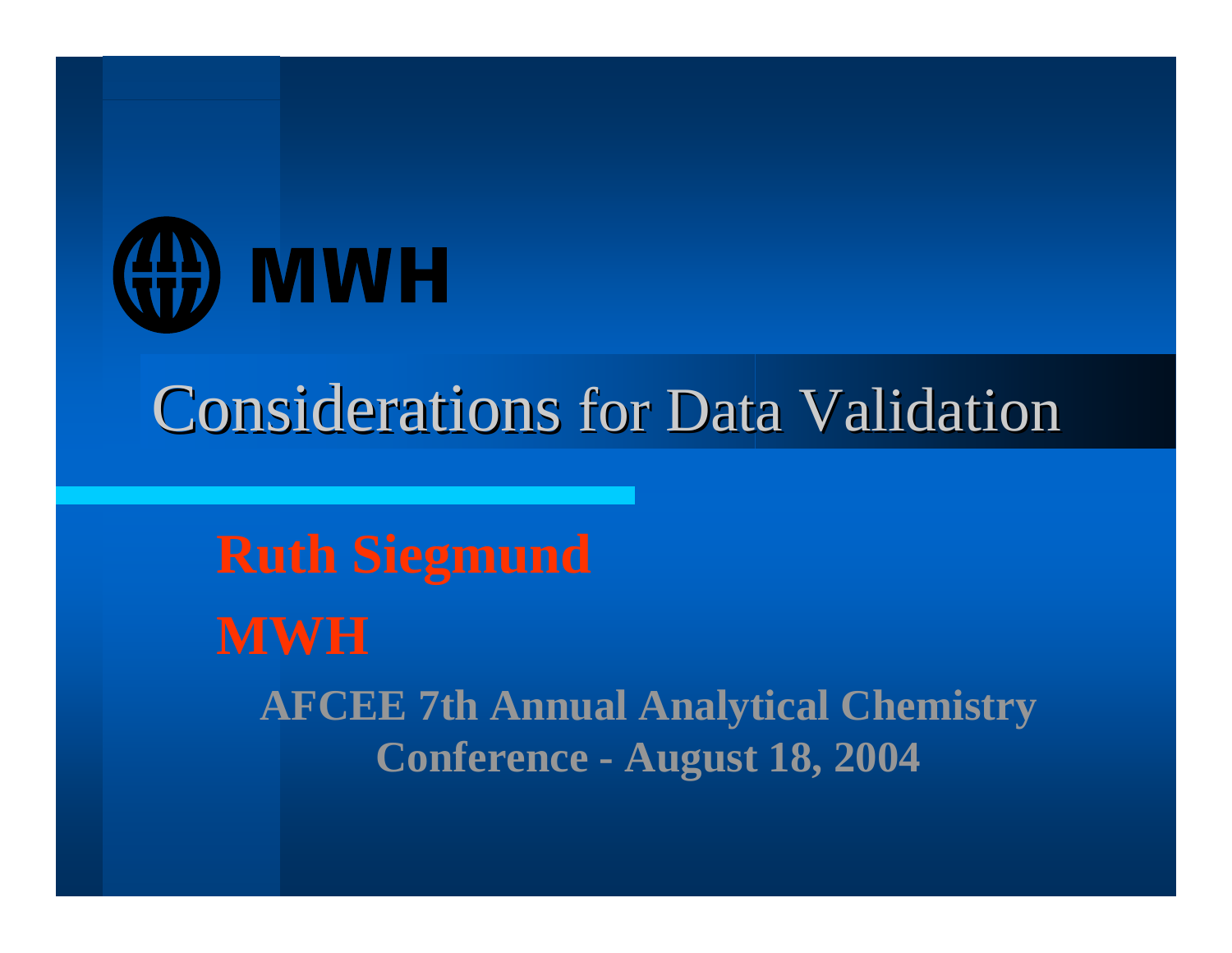### Presentation Overview

- **Define data validation**
- **Explain where it takes place in the process of establishing data usability**
- **Data integrity considerations prior to assessing project-specific data validation**
- **Example**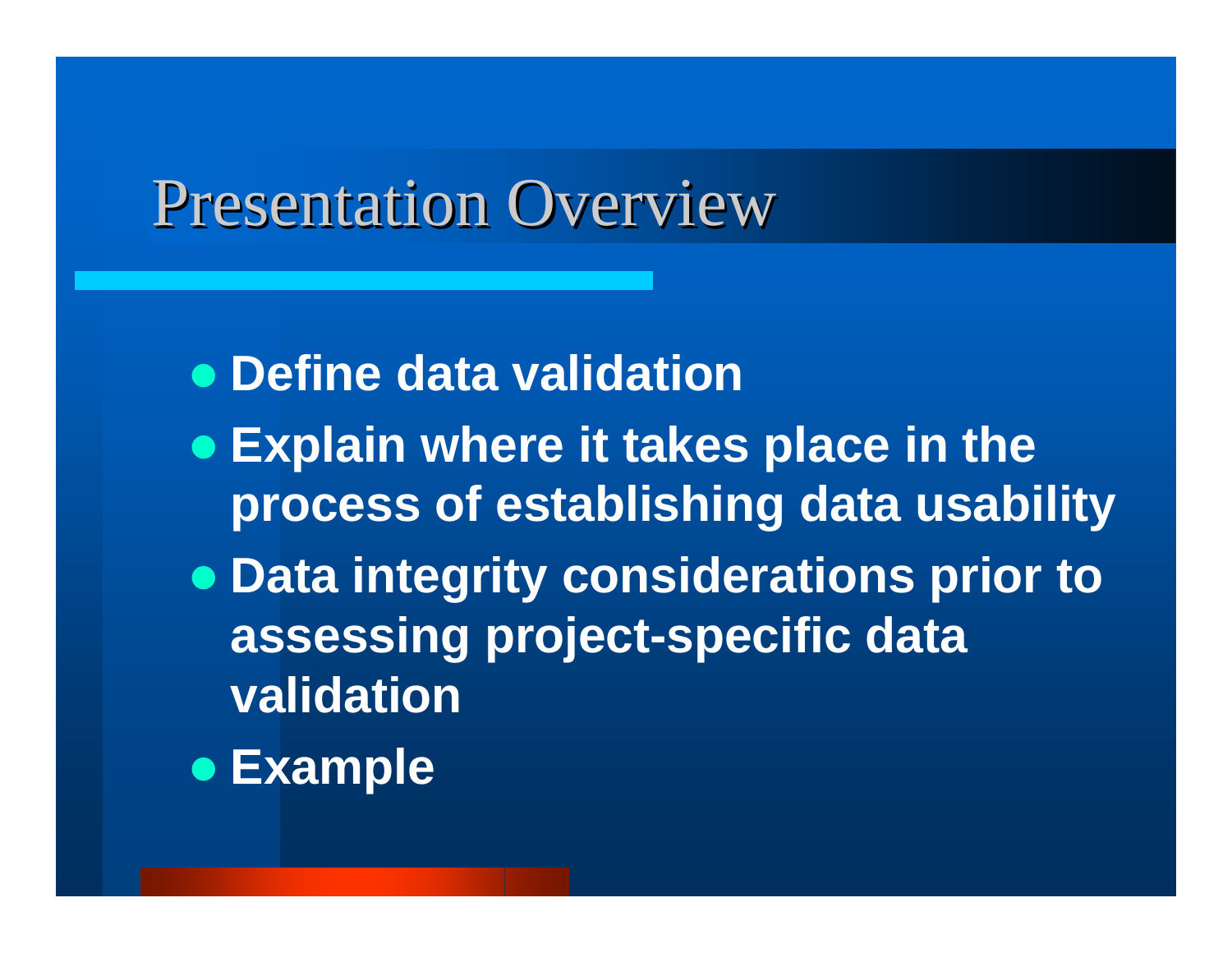### What is Data Validation?

 **As defined by the USEPA (QA/G-8) An analyte- and sample-specific process that extends the evaluation of the data beyond method, procedural, or contractual compliance (i.e., data verification) to determine the analytical quality of a specific data set.**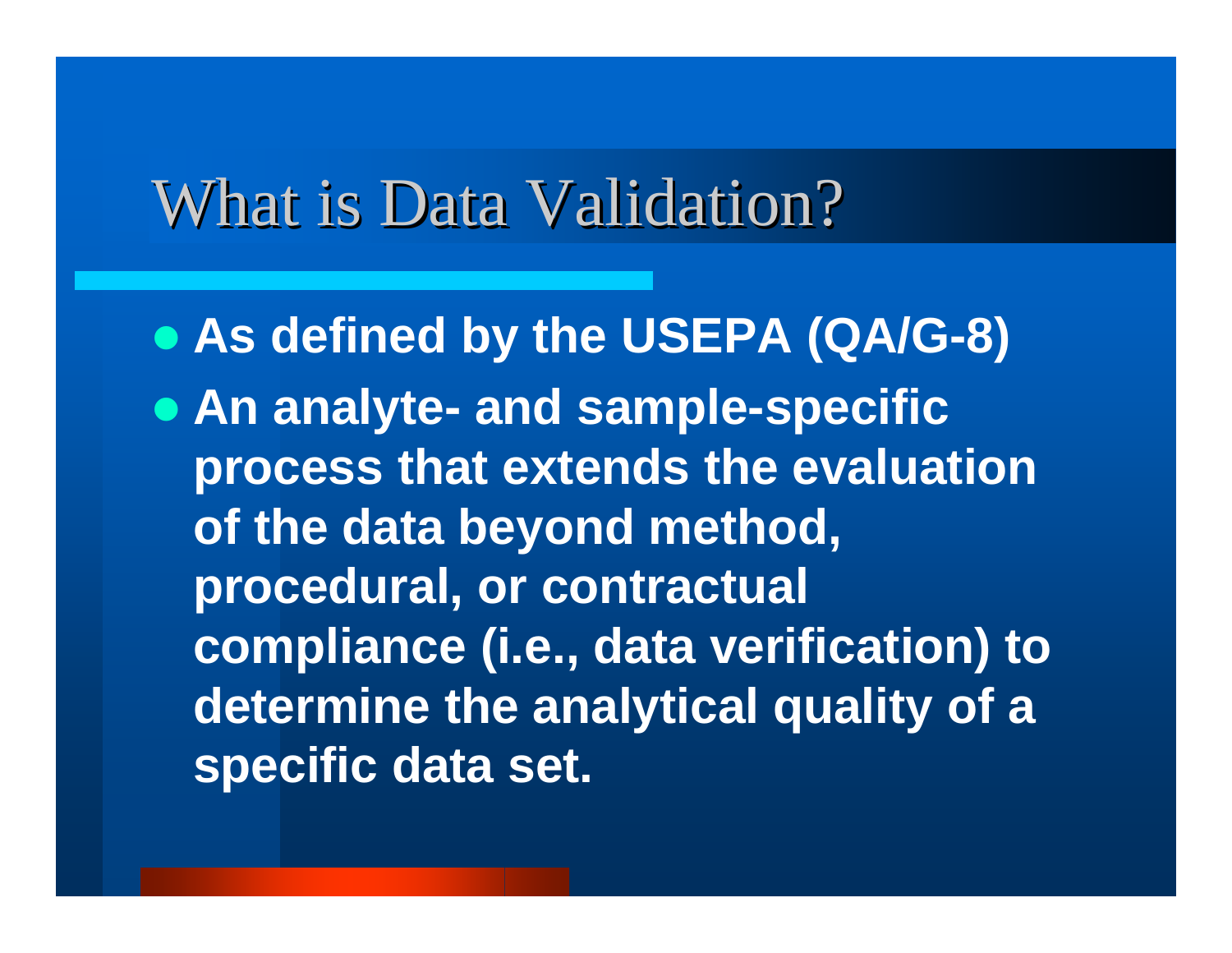## Where in the Usability Process?

- **The step following data verification.**
- **The step prior to establishing data usability.**
- **USEPA QA/G-8:**
	- **The definitions and activities form a continuum.**
	- $\mathcal{L}_{\mathcal{A}}$  , where  $\mathcal{L}_{\mathcal{A}}$  is the set of the set of the set of the set of the set of the set of the set of the set of the set of the set of the set of the set of the set of the set of the set of the set of the **Distinction between steps is somewhat artificial.**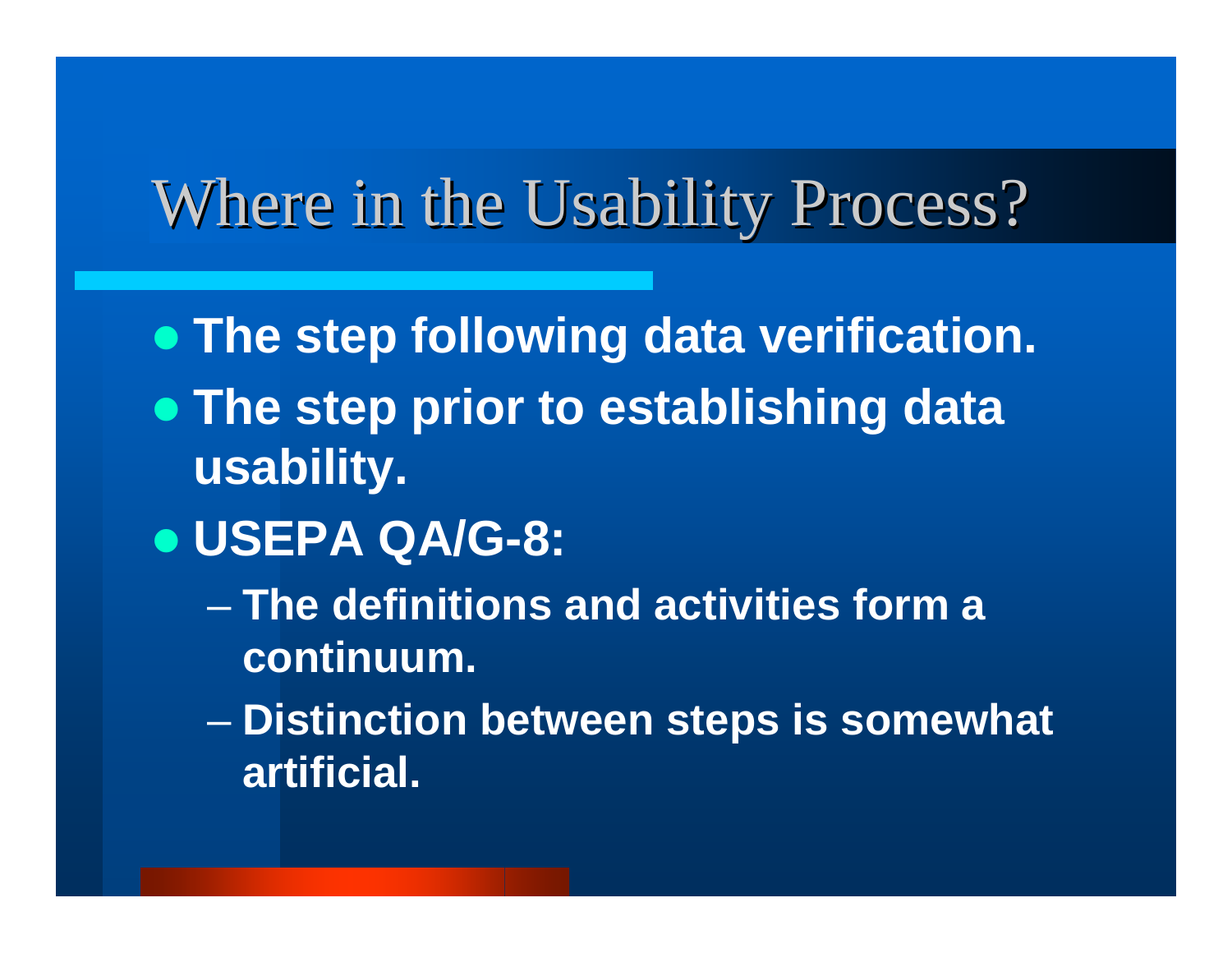## Ultimate Goal of the Process Ultimate Goal of the Process

 **To assess whether the final, qualified results support the decisions made with the data.**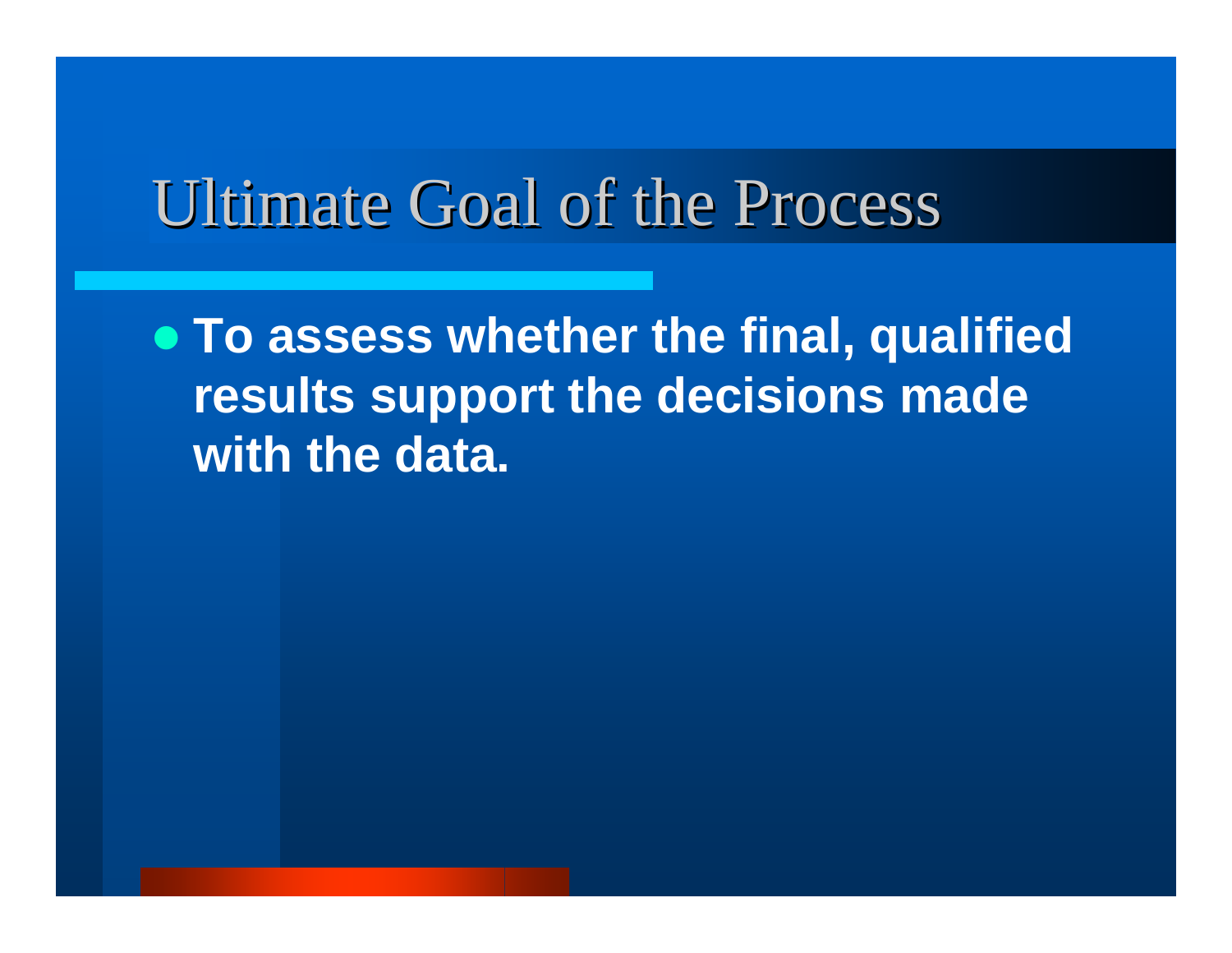## Application to AFCEE Projects

- **Data verification includes the application of the AFCEE flags per the QAPP and a general assessment of the data presented in the analytical report.**
- **Data validation focuses on an evaluation of the flagged data and impact on results.**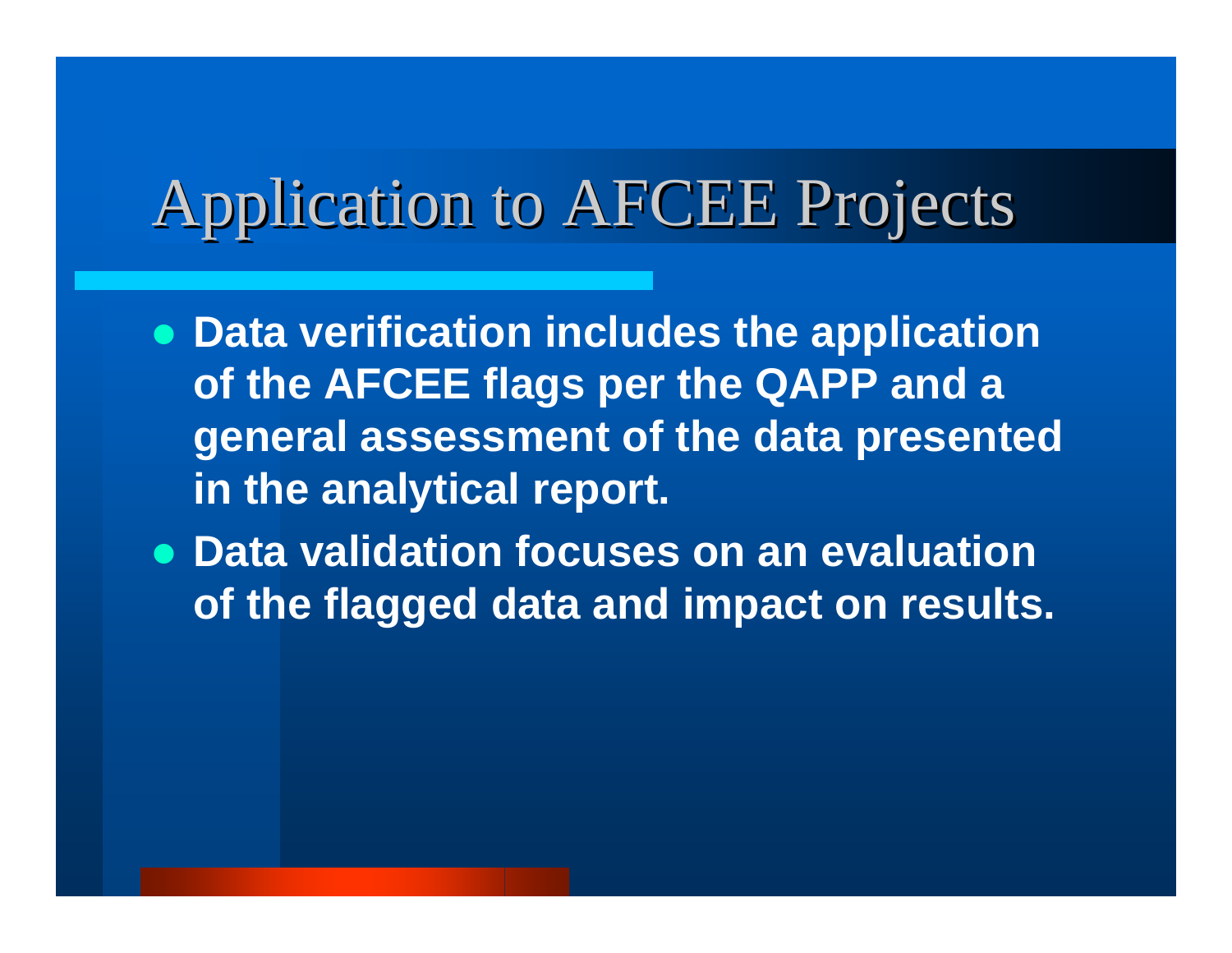#### Data Integrity Issues

- **Data Integrity: Are the analytical values accurately reported?**
- **Need to incorporate understanding of the laboratory's data reporting procedures via**
	- **audit**
	- **performance evaluation samples**
	- **corrective action reports**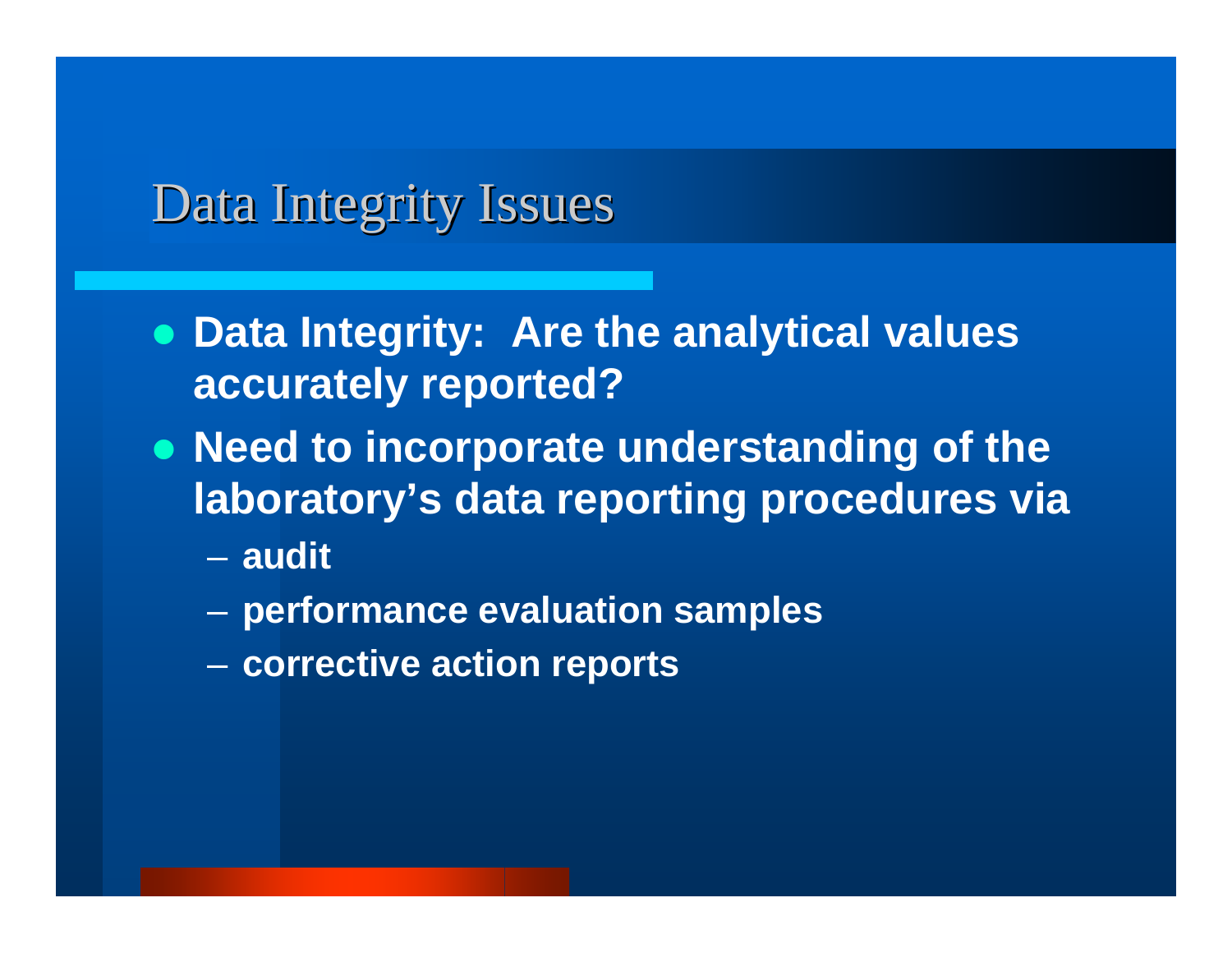## Data Integrity: Audits

- **Are data uploaded electronically or manually entered?**
- **Are there systems in place to adequately verify final reported data?**
- **Could there be discrepancies between the hard copy and EDD?**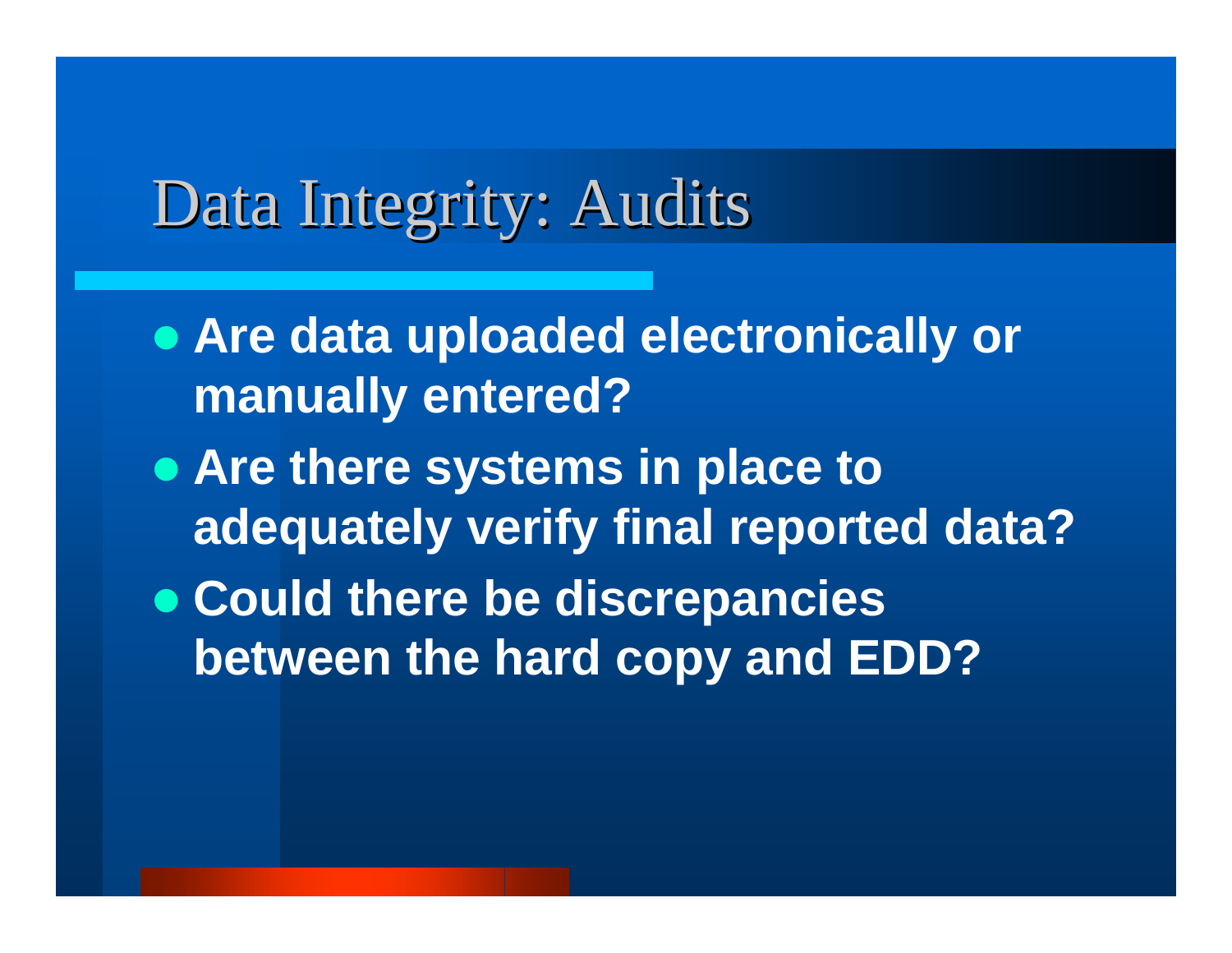## Data Integrity: PE Samples

- **Can identify potential isolated or systematic failures.**
- **Source of failures:**
	- $\mathcal{L}_{\mathcal{A}}$  , where  $\mathcal{L}_{\mathcal{A}}$  is the set of the set of the set of the set of the set of the set of the set of the set of the set of the set of the set of the set of the set of the set of the set of the set of the **Sample login problem (field or lab)**
	- $\mathcal{L}_{\mathcal{A}}$  , where  $\mathcal{L}_{\mathcal{A}}$  is the set of the set of the set of the set of the set of the set of the set of the set of the set of the set of the set of the set of the set of the set of the set of the set of the **Standard preparation error**
	- **Dilution error**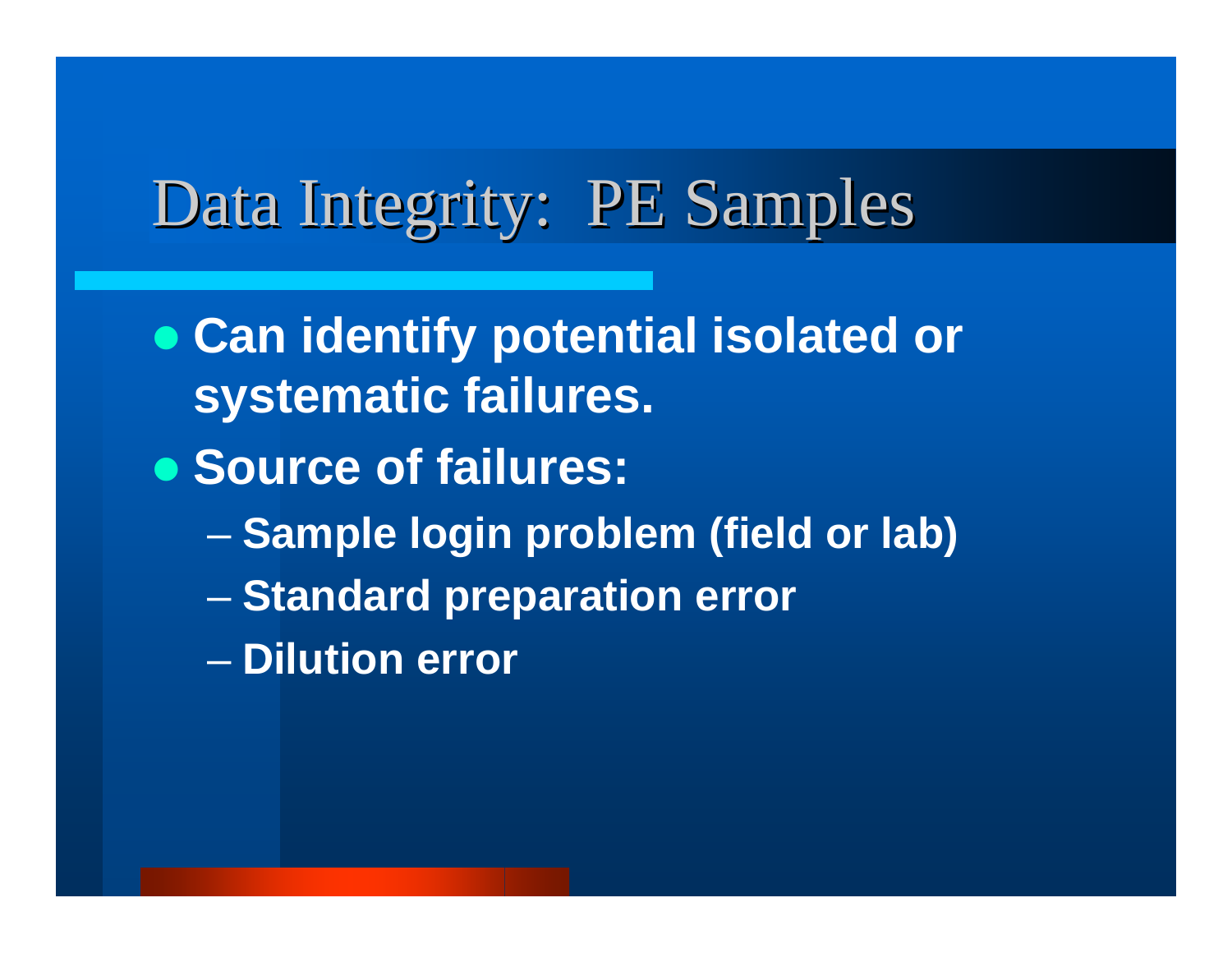## Data Integrity: CARs

- **Is the laboratory responsive to clientidentified discrepancies?**
- **Are out-of-control issues adequately described?**
- $\bullet$  **Is a resolution identified?**
- **Is there follow-up on the selected resolution?**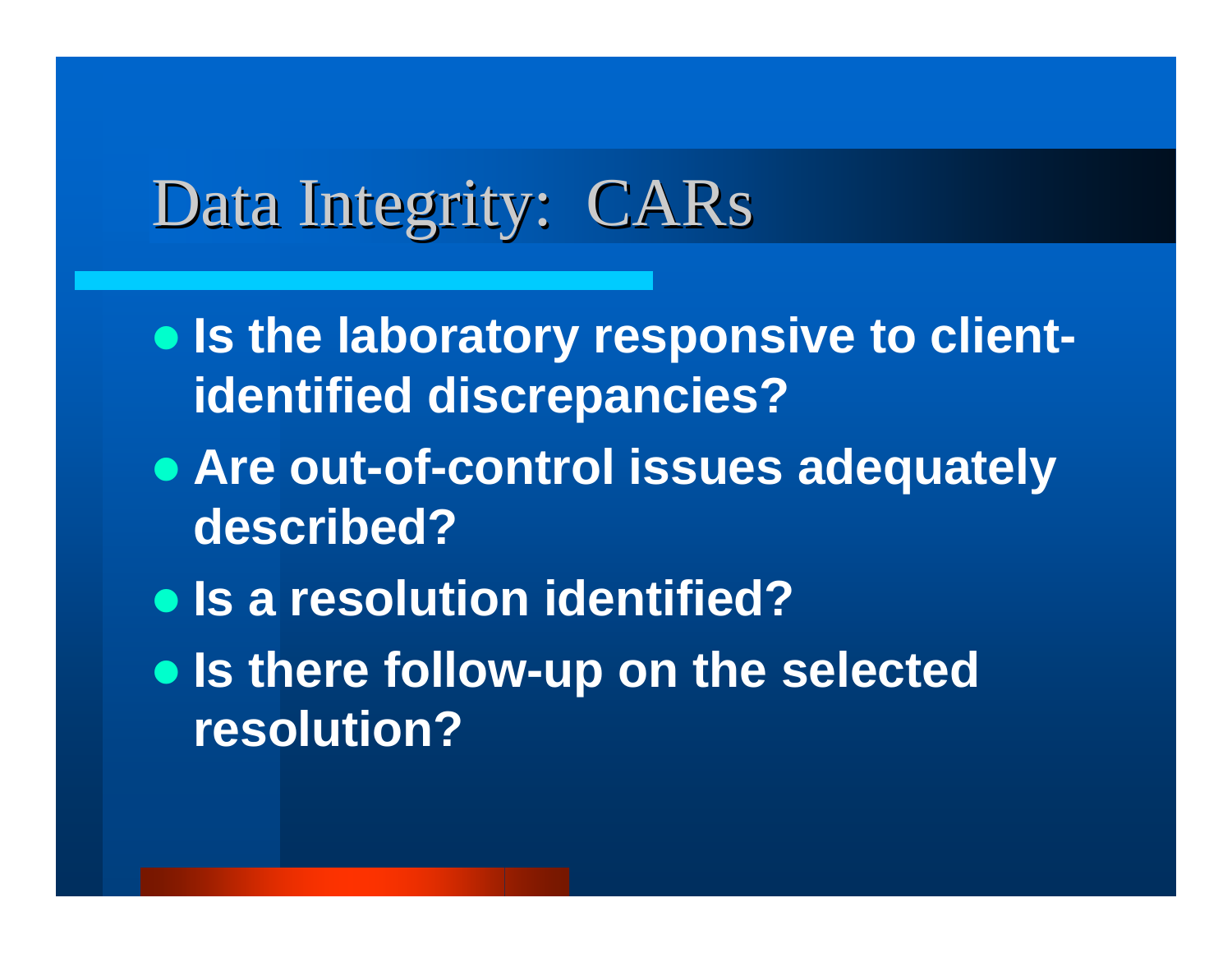# Example: Surrogate Failure

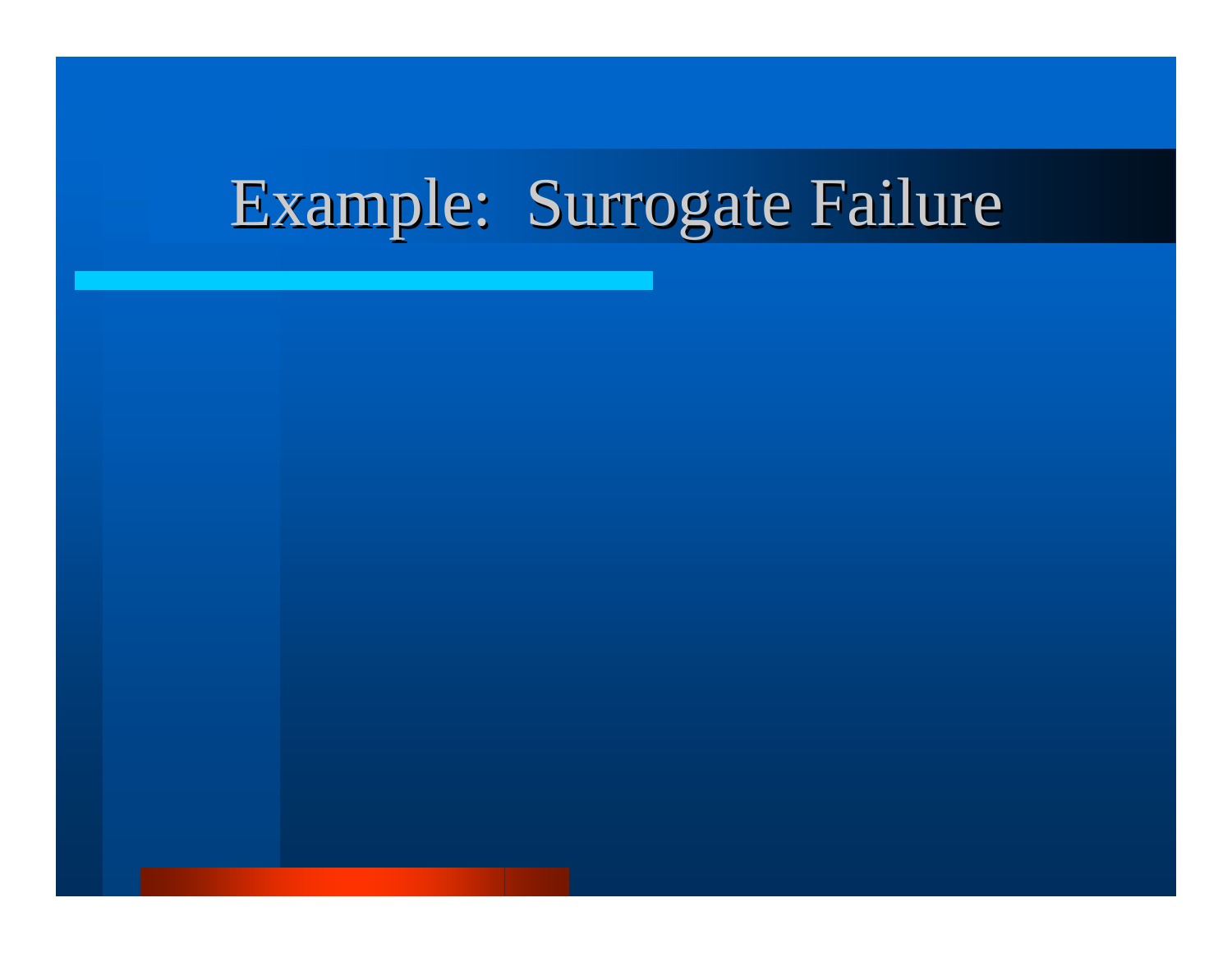#### Data Quality Objective (DQO) Development

- **Considerations during development of the DQOs:**
	- **TCE and other chlorinated solvents may have been released in the soil.**
	- $\mathcal{L}_{\mathcal{A}}$ **TCE may have migrated to groundwater.**
	- **The California risk-based derived Tap Water Preliminary Remediation Goal (PRG) for PCE, TCE, and VC in groundwater are lower than can be achieved by standard (full scan) SW8260B method.**
	- **Lower MDLs/RLs for these VOCs can be achieved using selected ion monitoring (SIM).**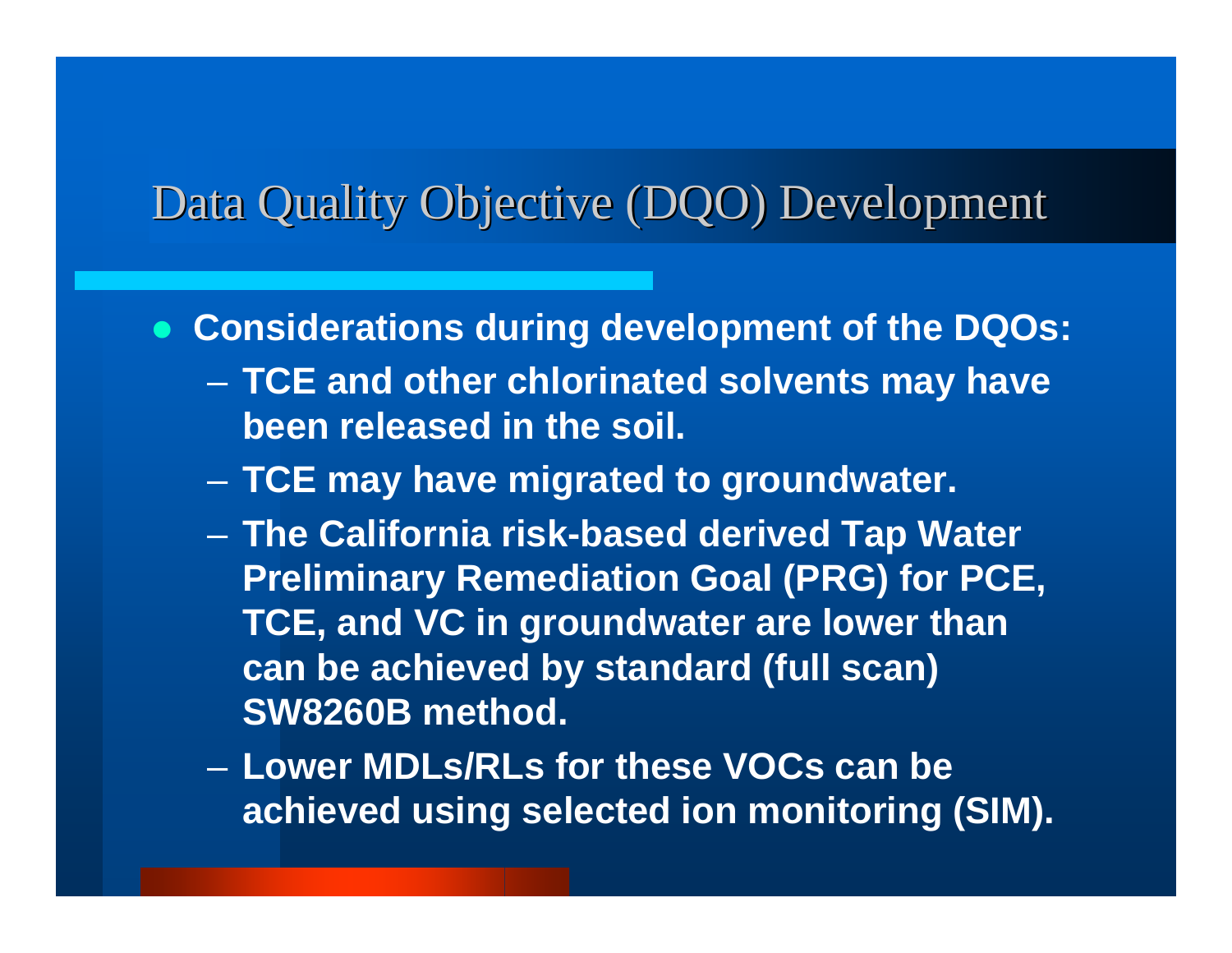### **Field Sampling Design**

- **The field sampling design (Step 7 of the DQO Process) states that if groundwater is encountered, then a grab groundwater sample will be collected for VOCs by SW8260B and SW8260B SIM.**
- **The SIM sample will be placed on hold pending results of full scan analysis.**
- **If TCE, PCE, and VC are ND in full scan analysis, then sample will be analyzed for low-level VOCs by SIM.**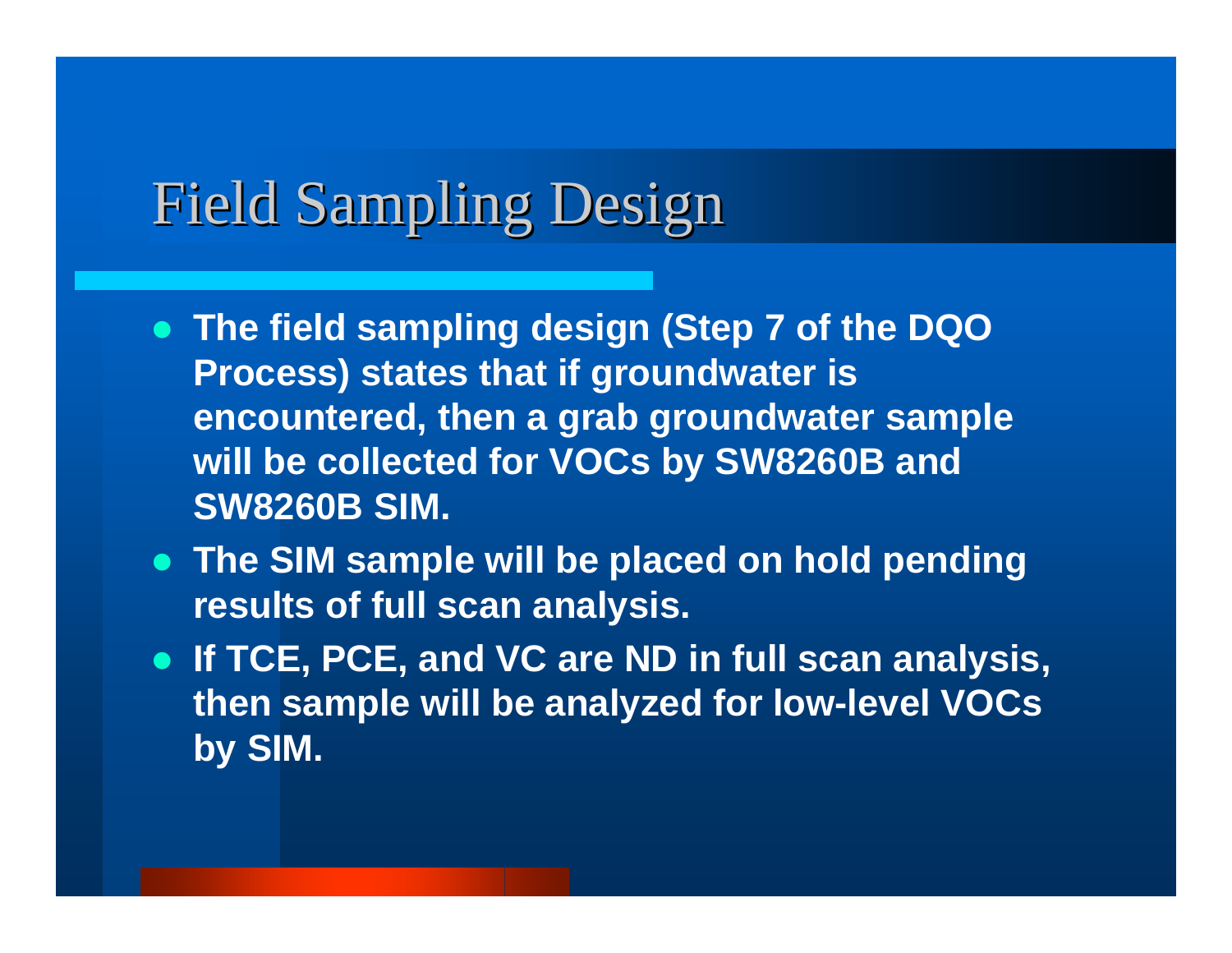### Lab Results

| <b>Sample ID: 147-SB11-GW01</b> |                |            |                    |               |            |           |
|---------------------------------|----------------|------------|--------------------|---------------|------------|-----------|
|                                 |                |            |                    |               |            |           |
|                                 | <b>SW8260B</b> |            | <b>SW8260B SIM</b> |               |            |           |
| Compound                        | Sample         | <b>MDL</b> |                    | <b>Sample</b> | <b>MDL</b> | <b>MB</b> |
|                                 |                |            |                    |               |            |           |
| TCE, µg/L                       | $\lt 1$        | 0.056      |                    | < 0.05        | 0.0040     | < 0.05    |
| $PCE, \mu g/L$                  | < 0.5          | 0.060      |                    | ${}_{< 0.02}$ | 0.0023     | < 0.02    |
| $VC, \mu g/L$                   | $\lt 1$        | 0.1        |                    | < 0.02        | 0.0031     | < 0.02    |
| Surrogate                       | 101%           |            |                    | 77            |            | 79        |
|                                 |                |            |                    |               |            |           |

- $\bullet$  **Results for all VOCs in full scan analysis were ND, so sample was analyzed for low-level VOCs.**
- $\bullet$  **Surrogates in both the method blank and sample were recovered slightly below the lower control limit of 80%.**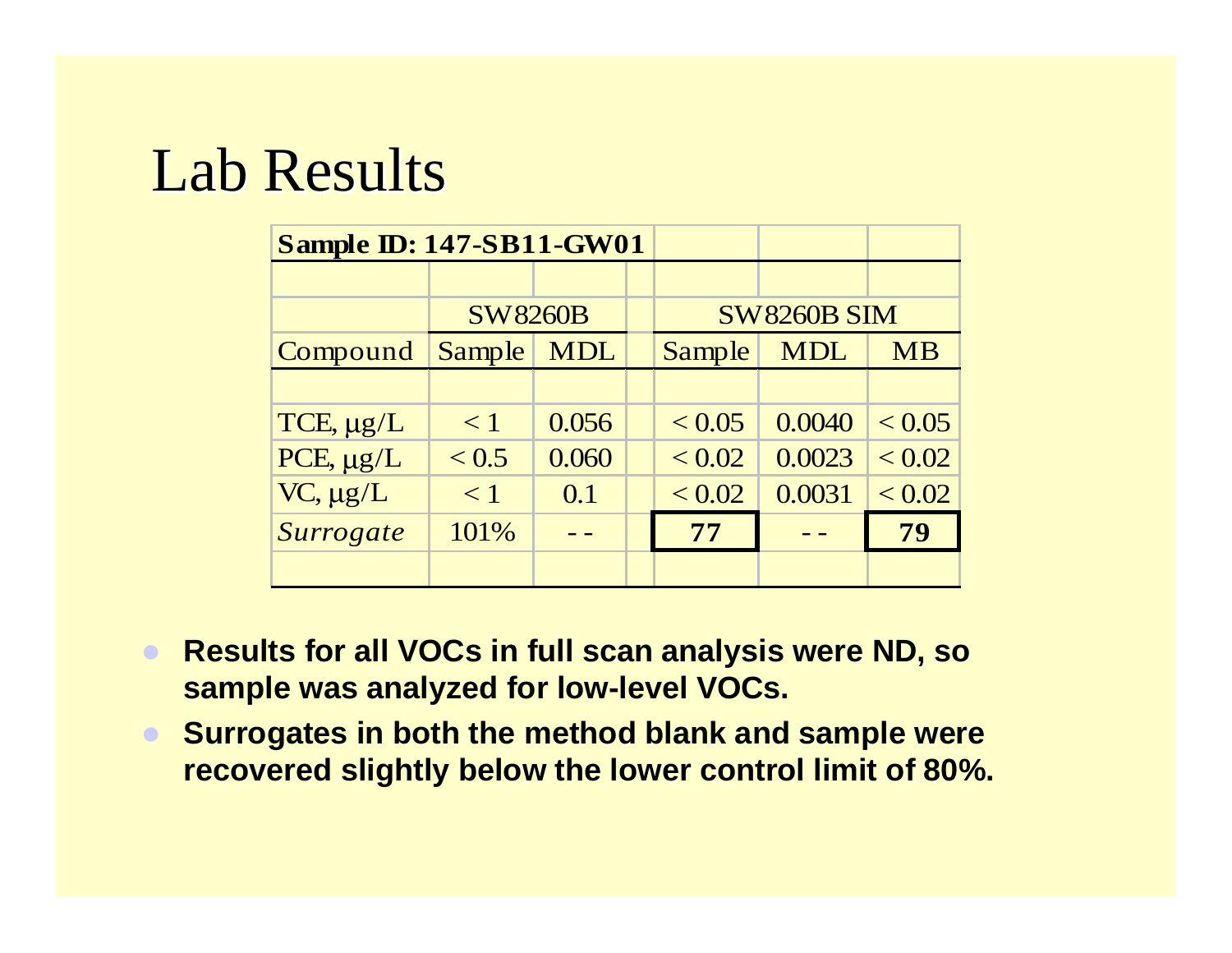#### Communication Failure Communication Failure

- **Sample could not be reanalyzed because the other containers specified for VOC SIM were used for MS and MSD.**
- **Laboratory should have contacted project chemist for direction.**
- **Laboratory could have used remaining VOA vials designated for full scan VOCs to reanalyze.**
- **Sample should not have been run after failing method blank.**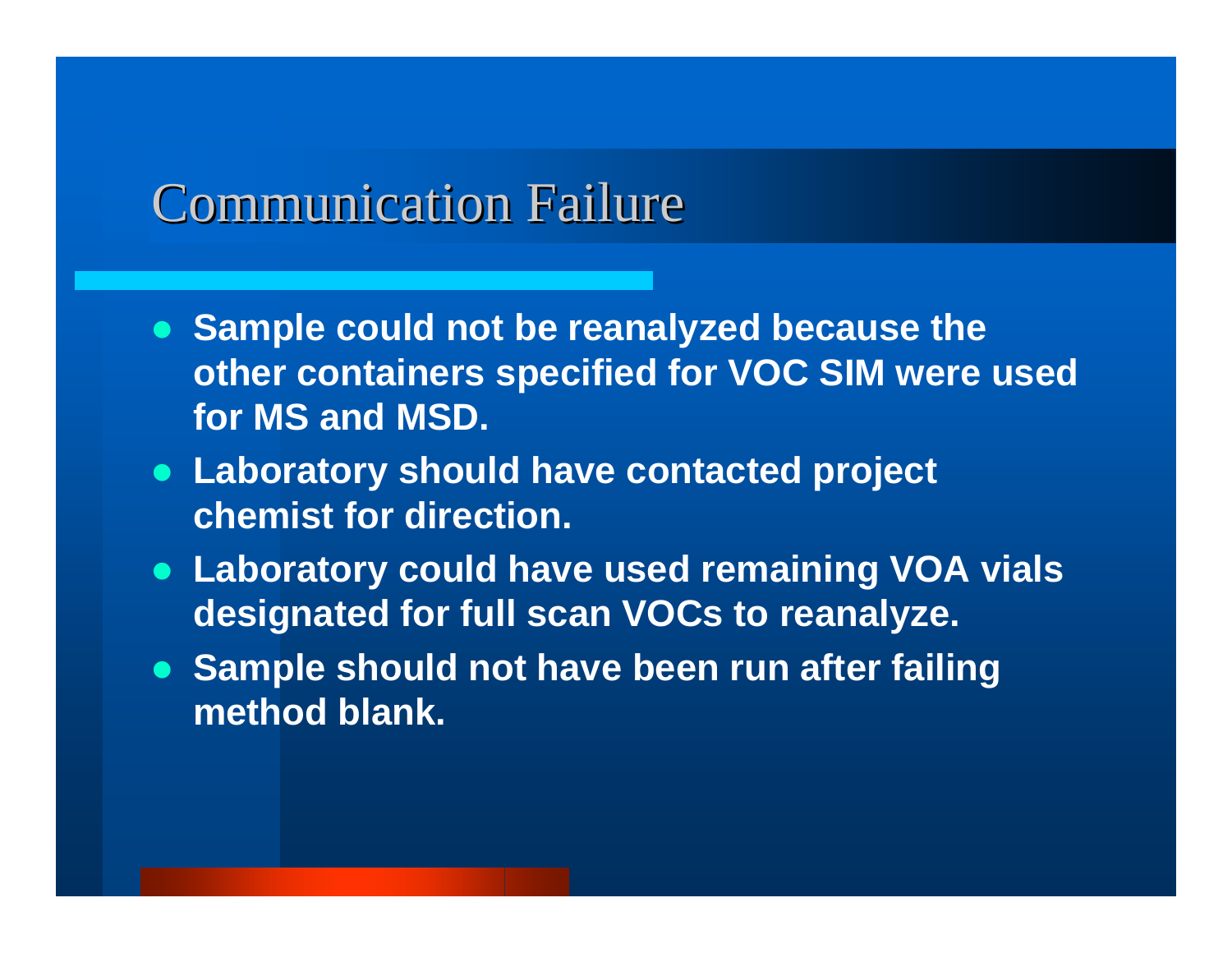### **Data Verification**

| <b>Sample ID: 147-SB11-GW01</b> |                    |            |           |            |           |            |         |
|---------------------------------|--------------------|------------|-----------|------------|-----------|------------|---------|
|                                 |                    |            |           |            |           |            |         |
|                                 | <b>SW8260B SIM</b> |            |           |            |           |            |         |
| Compound                        | Sample             | <b>MDL</b> | <b>MB</b> | <b>LCS</b> | <b>MS</b> | <b>MSD</b> | CL      |
|                                 |                    |            |           |            |           |            |         |
| TCE, $\mu$ g/L                  | < 0.05             | 0.0040     | < 0.05    | 103%       | 89%       | $104\%$    | 75-125% |
| PCE, $\mu$ g/L                  | ${}_{< 0.02}$      | 0.0023     | < 0.02    | 103%       | 85%       | $104\%$    | 75-125% |
| $VC, \mu g/L$                   | < 0.02             | 0.0031     | < 0.02    | 114%       | 112%      | 116%       | 75-125% |
| Surrogate                       | 77                 |            | 79        | 85         | 86        | 82         | 80-120% |
|                                 |                    |            |           |            |           |            |         |

- **Surrogates in other QC samples (LCS, MS, MSD) were within control.**
- **IC, second-source ICV, and CCVs were in control.**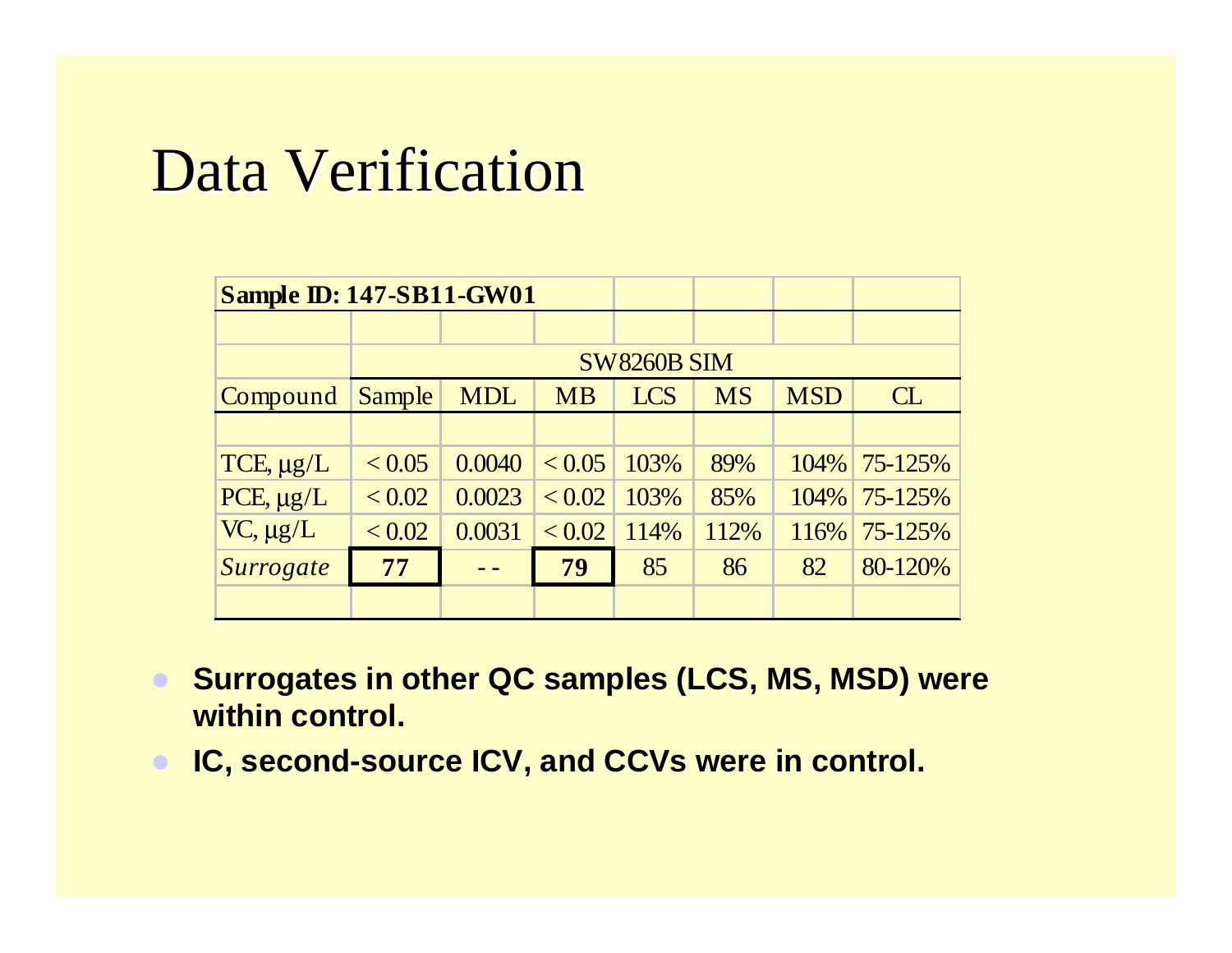### Data Verification Output

 **All low-level VOC results were ND, so results for VOC SIM compounds were rejected because of surrogate failure.**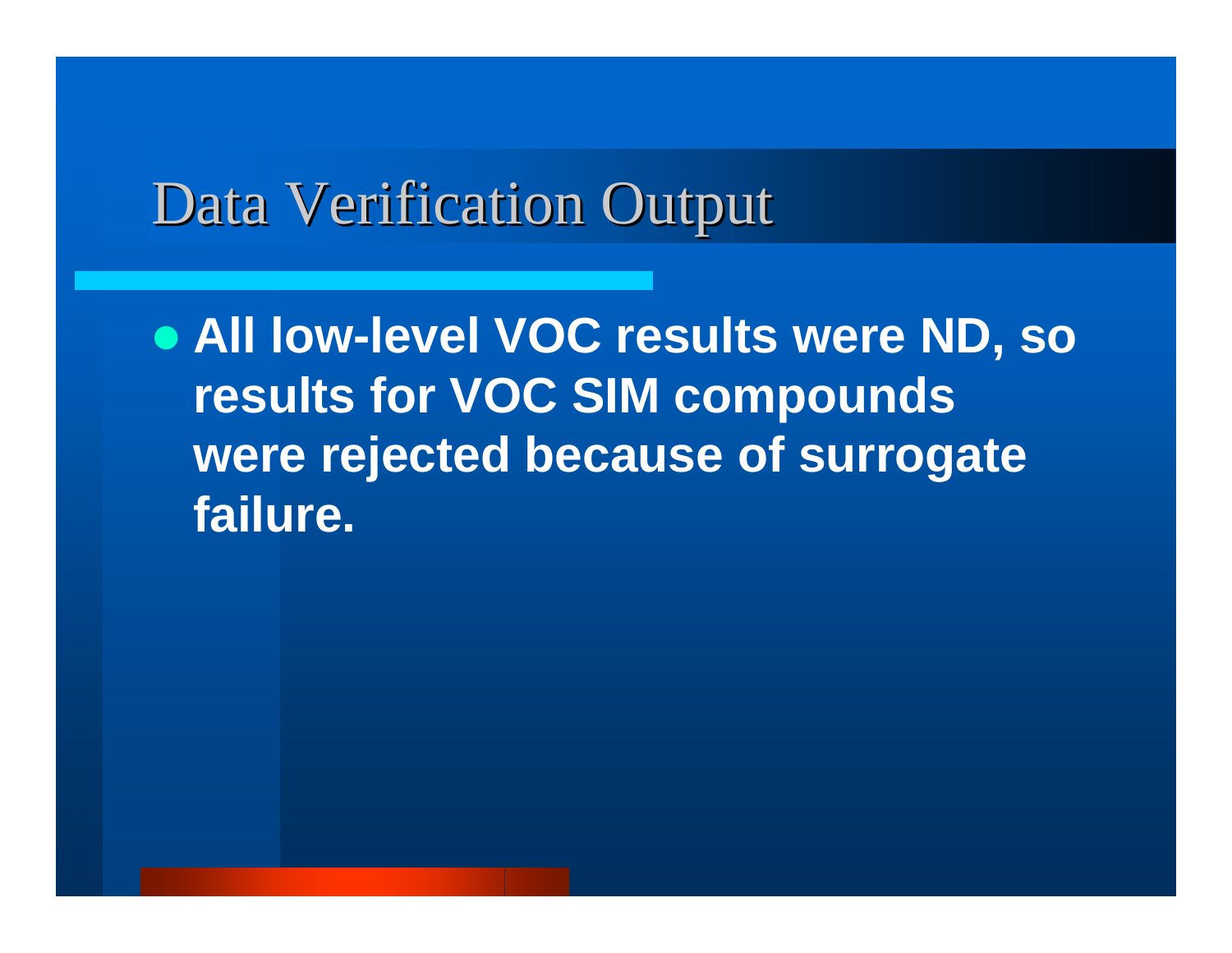**The concern with a low surrogate recovery is that the ND results may be false negatives.**

 **Thus, the sample results may not be representative of actual site conditions.**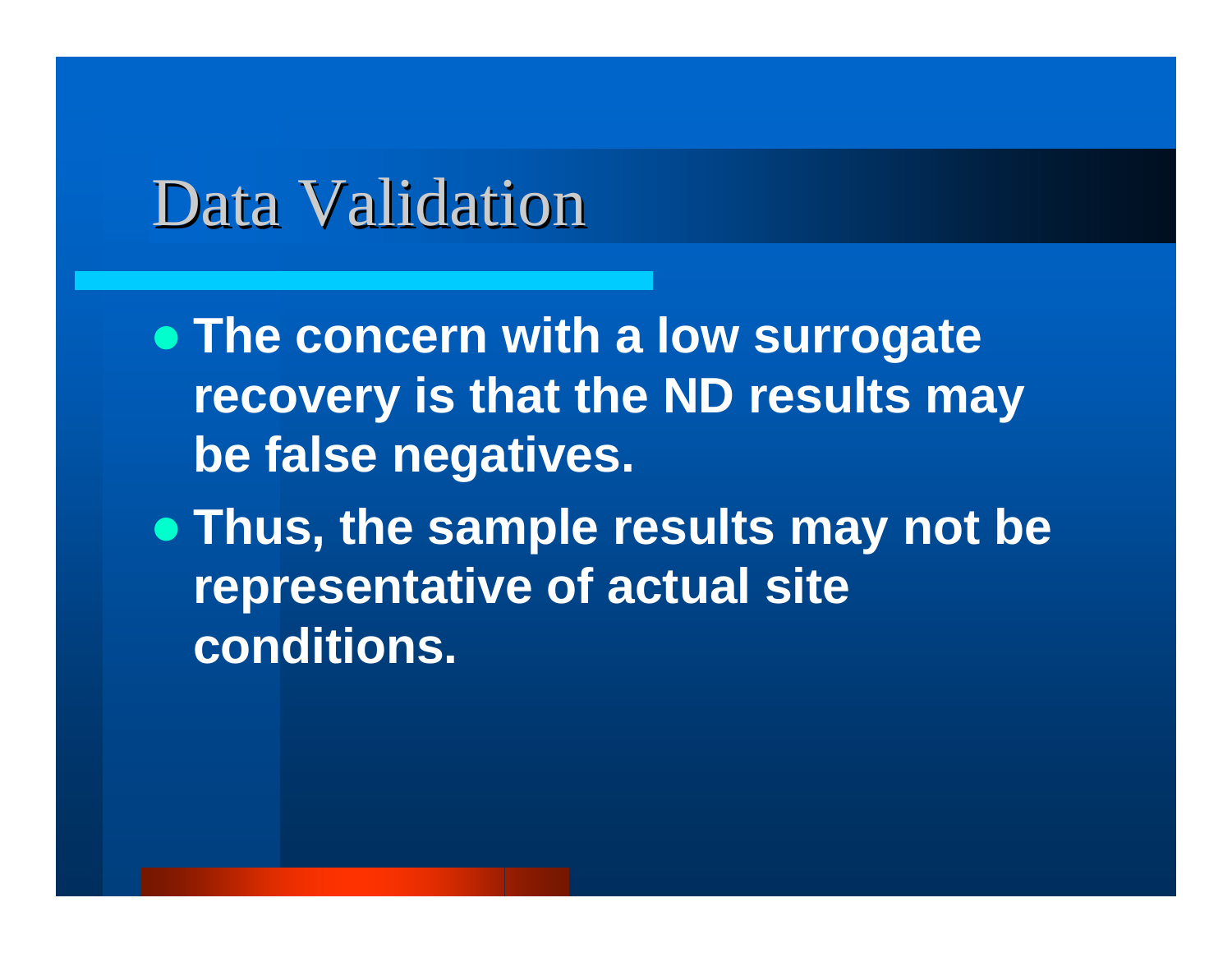| <b>Sample ID: 147-SB11-GW01</b> |                      |        |                  |  |
|---------------------------------|----------------------|--------|------------------|--|
|                                 |                      |        | <b>Tap Water</b> |  |
|                                 | <b>SW8260B SIM</b>   | PRG,   |                  |  |
| Compound                        | <b>MDL</b><br>Sample |        | Cancer           |  |
|                                 |                      |        |                  |  |
| $TCE, \mu g/L$                  | < 0.05               | 0.0040 | 0.028            |  |
| PCE, $\mu g/L$                  | < 0.02               | 0.0023 | 0.66             |  |
| $VC, \mu g/L$                   | < 0.02               | 0.0031 | 0.02             |  |
|                                 |                      |        |                  |  |

 **However, for each compound, the Tap Water PRG is approximately an order of magnitude greater than the MDL.**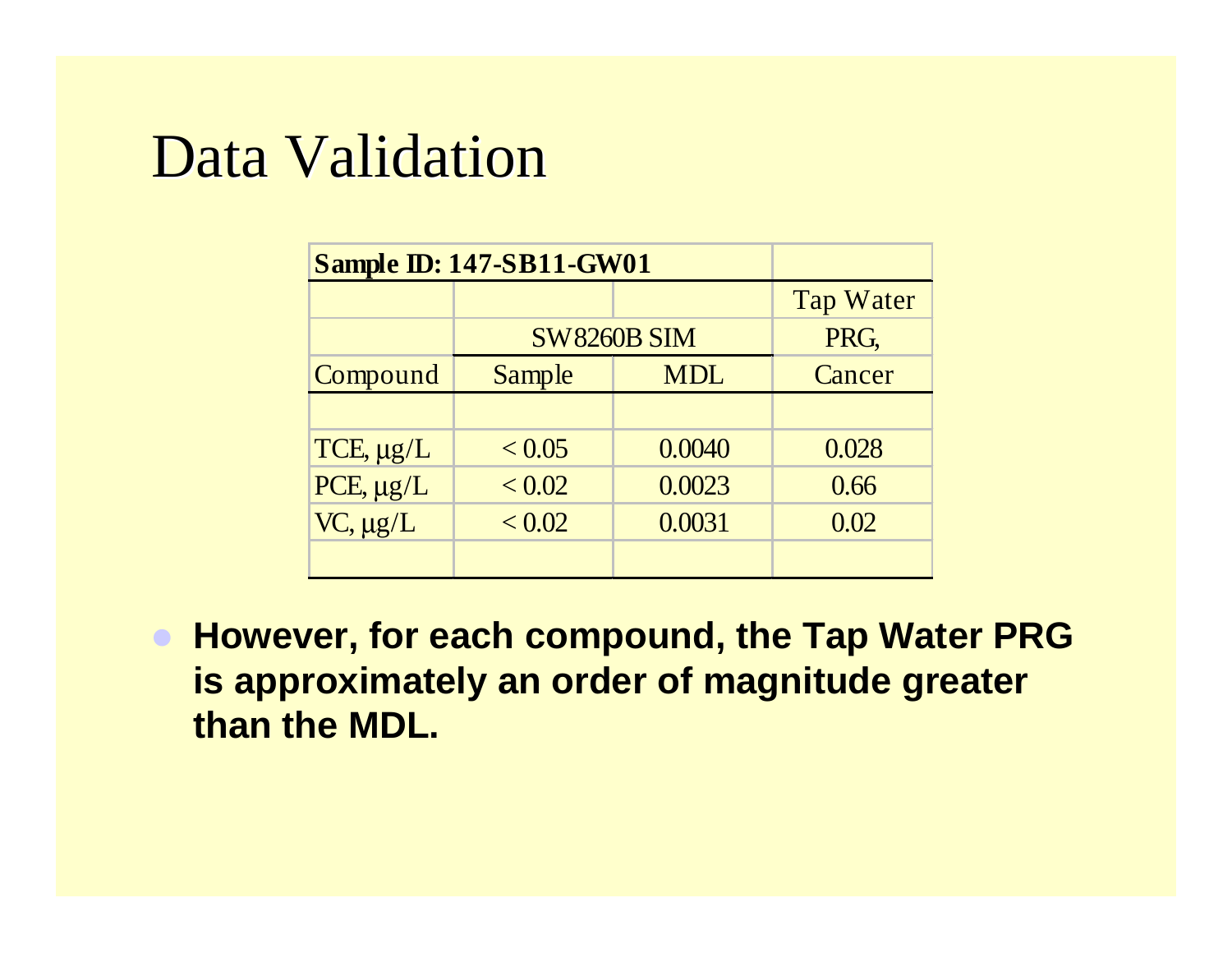| <b>Sample ID: 147-SB11-GW01</b> |                      |        |                  |  |
|---------------------------------|----------------------|--------|------------------|--|
|                                 |                      |        | <b>Tap Water</b> |  |
|                                 | <b>SW8260B SIM</b>   | PRG.   |                  |  |
| Compound                        | <b>MDL</b><br>Sample |        | Cancer           |  |
|                                 |                      |        |                  |  |
| $TCE, \mu g/L$                  | < 0.05               | 0.0040 | 0.028            |  |
| PCE, $\mu g/L$                  | ${}_{< 0.02}$        | 0.0023 | 0.66             |  |
| $VC, \mu g/L$                   | ${}_{< 0.02}$        | 0.0031 | 0.02             |  |
|                                 |                      |        |                  |  |

 $\bullet$  **If the compound were present in the groundwater at a concentration equal to or greater than the Tap Water PRG, it would have been detected, even in the slightly biased low analytical environment.**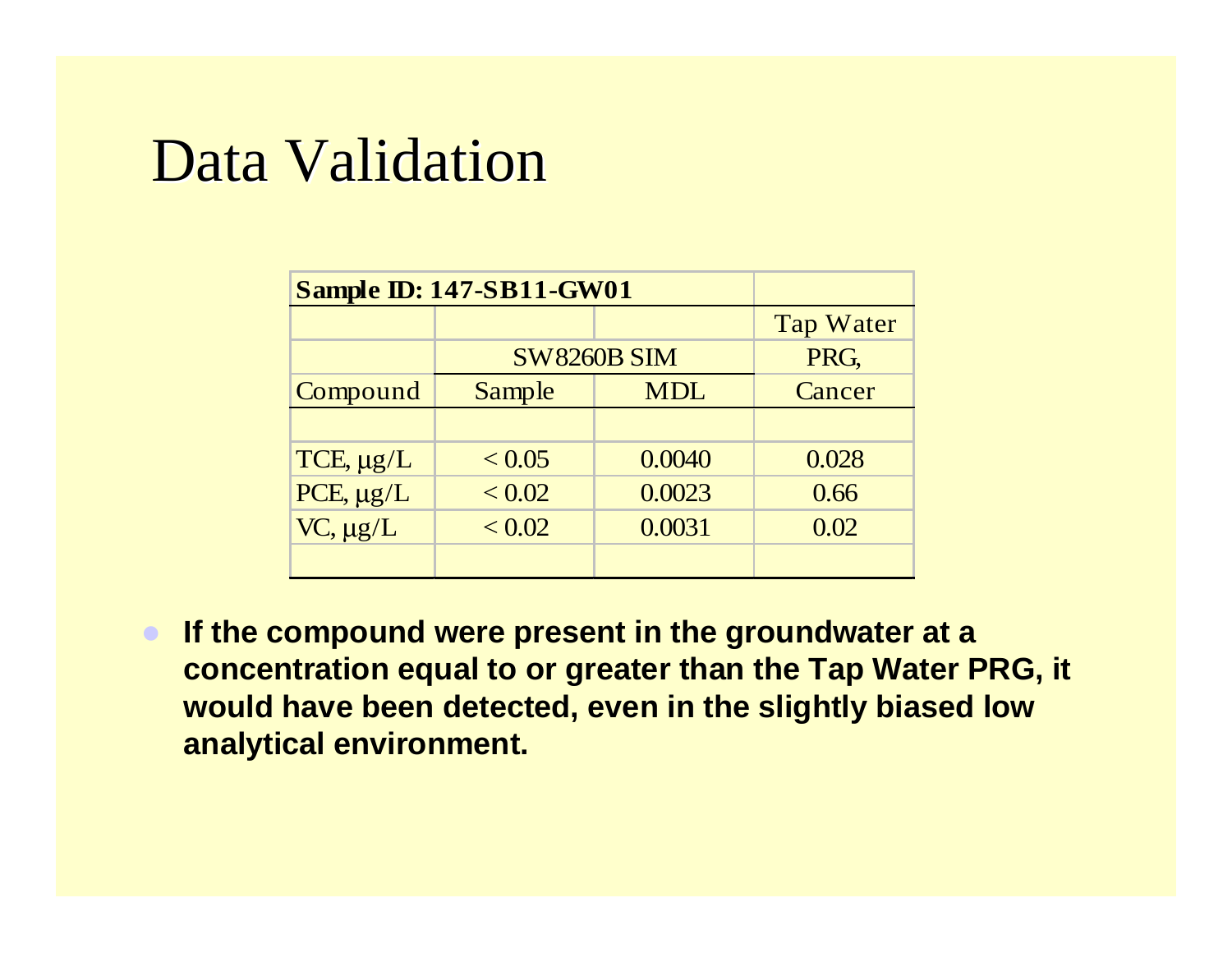| <b>Sample ID: 147-SB11-GW01</b> |        |                                    |  |  |  |
|---------------------------------|--------|------------------------------------|--|--|--|
|                                 | Tap    | If Present in Sample at            |  |  |  |
|                                 | Water  | <b>Concentrations Equal to PRG</b> |  |  |  |
|                                 | PRG,   | (Adjusting for 79%                 |  |  |  |
| Compound                        | Cancer | <b>Surrogate Recovery)</b>         |  |  |  |
|                                 |        |                                    |  |  |  |
| TCE, µg/L                       | 0.028  | $0.028*0.79=0.022$                 |  |  |  |
| PCE, µg/L                       | 0.66   | $0.66*0.79=0.52$                   |  |  |  |
| VC, µg/L                        | 0.02   | $0.02*0.79=0.016$                  |  |  |  |
|                                 |        |                                    |  |  |  |

 $\bullet$  **Worst-Case Scenario: Compounds are actually present in the groundwater at concentrations equal to the PRG but are not detected because of the low-bias analytical environment.**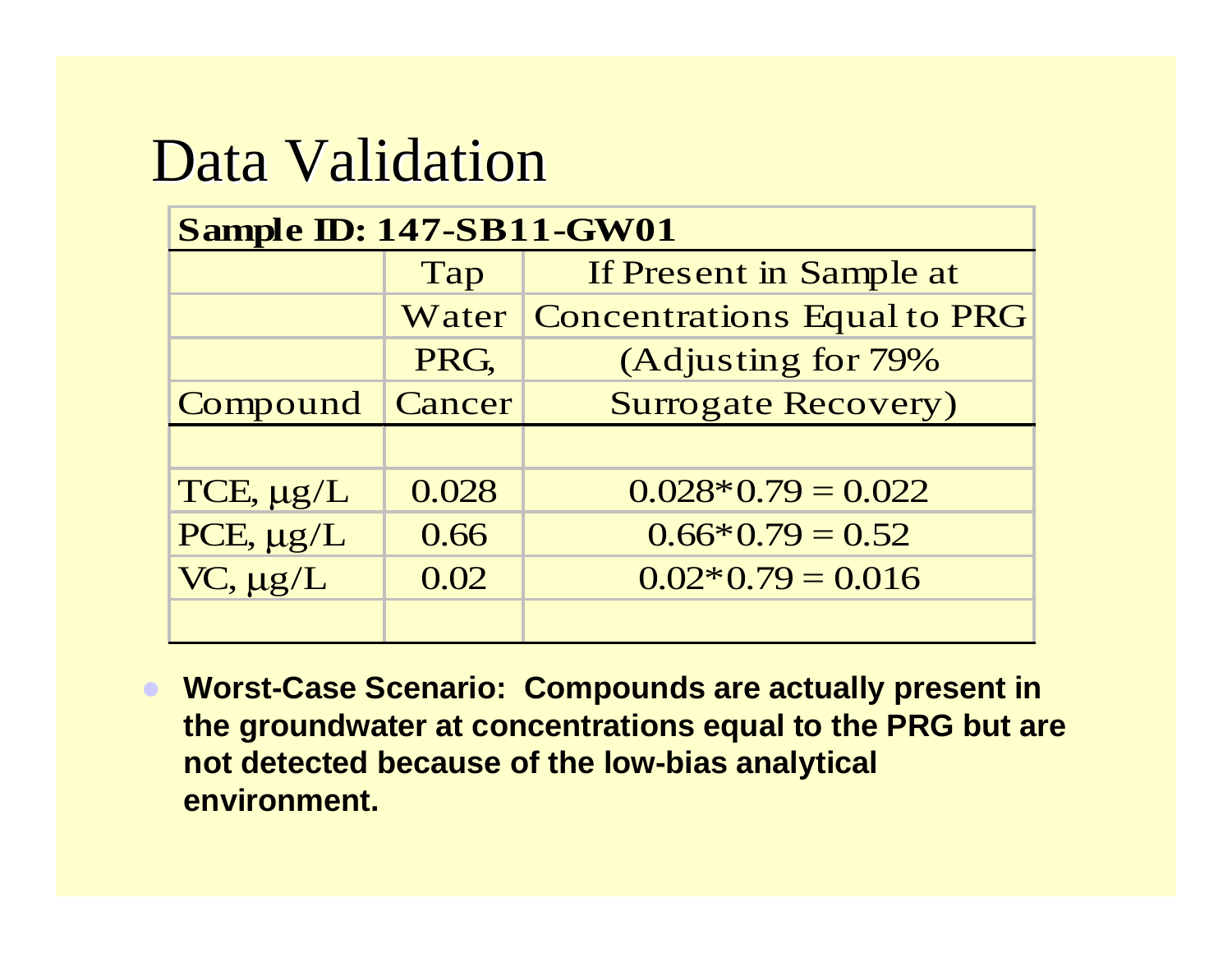| <b>Sample ID: 147-SB11-GW01</b> |       |                                      |               |            |
|---------------------------------|-------|--------------------------------------|---------------|------------|
|                                 | Tap   | Hypothetical                         |               |            |
|                                 | Water | <b>Reported Value</b>                |               |            |
|                                 | PRG,  | in the Biased Low                    |               |            |
| Compound                        |       | <b>Cancer Analytical Environment</b> | <b>RL</b>     | <b>MDL</b> |
|                                 |       |                                      |               |            |
| TCE, $\mu g/L$                  | 0.028 | 0.022 F                              | < 0.05        | 0.0040     |
| $PCE, \mu g/L$                  | 0.66  | 0.52                                 | ${}_{< 0.02}$ | 0.0023     |
| $VC, \mu g/L$                   | 0.02  | 0.016 F                              | ${}_{< 0.02}$ | 0.0031     |
|                                 |       |                                      |               |            |

 $\bullet$  **If worst-case scenario were true, the laboratory would have been able to detect and report these values (and, had the compounds been in the groundwater at Tap Water PRG concentrations, these hypothetical results reported with the low surrogate would have been biased low).**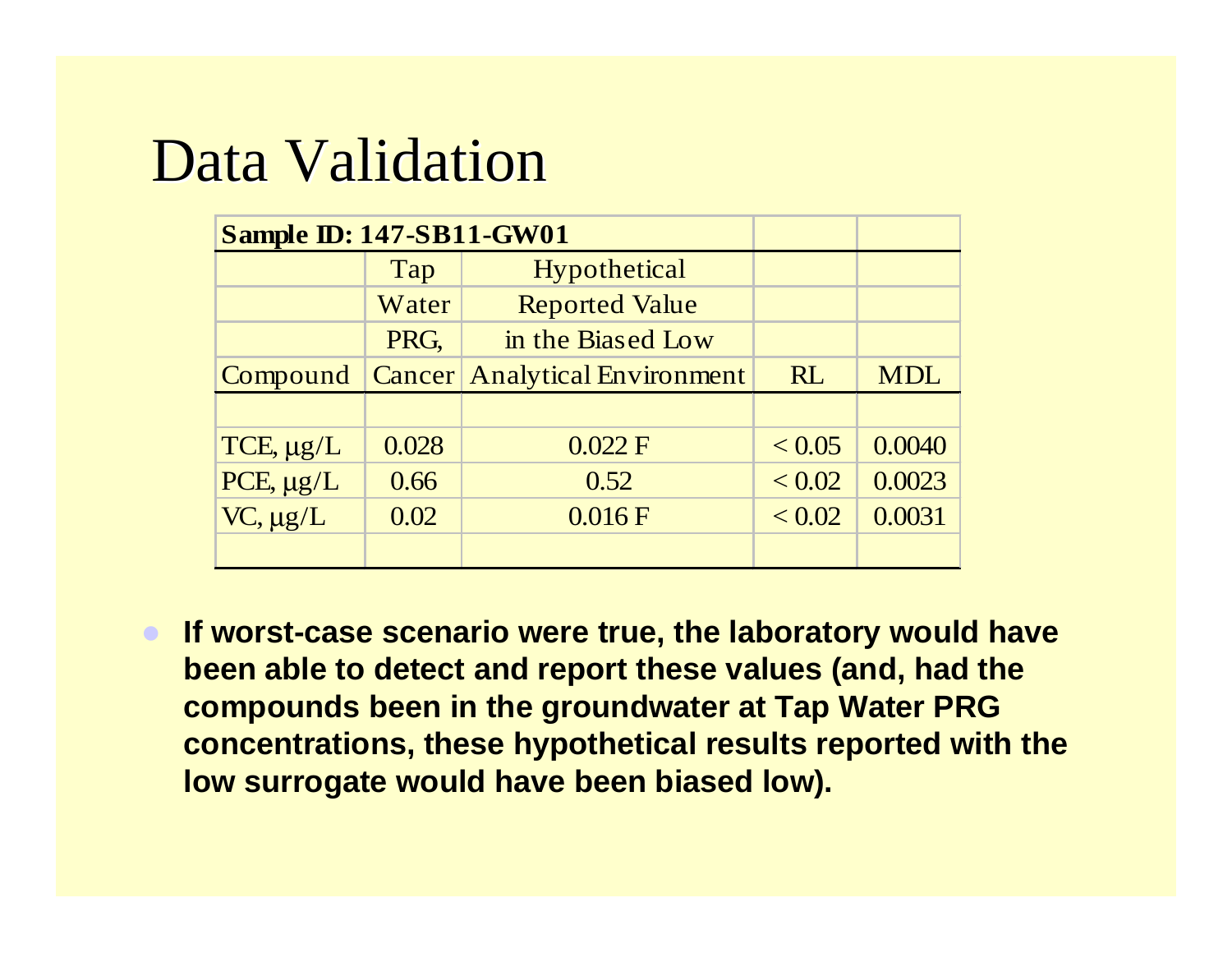#### Data Validation Output

- **Qualifiers changed from "R" to "J" to denote the analytical non-conformance.**
- **The results were usable for the purpose of determining that the contaminants of concern have not impacted groundwater at concentrations above the Tap Water PRGs.**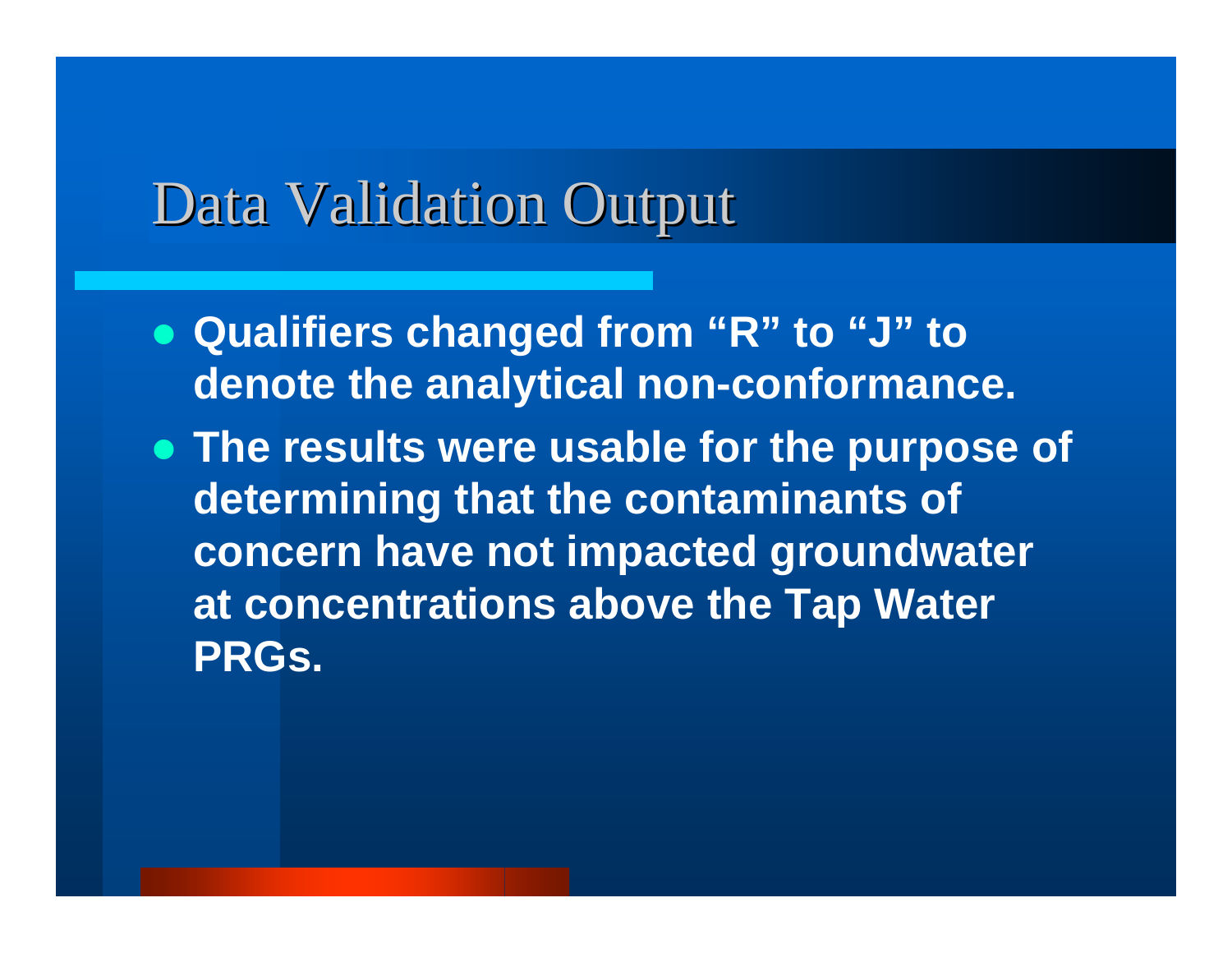### Alternative Sampling Objective

- **Would likely not "un-reject" data if the sampling objective were as follows:**
	- **If it were a groundwater monitoring event, and the well were a boundary well located at the perimeter of the property.**
	- **In this scenario, need to know as soon as possible if any detectable amount of TCE were present.**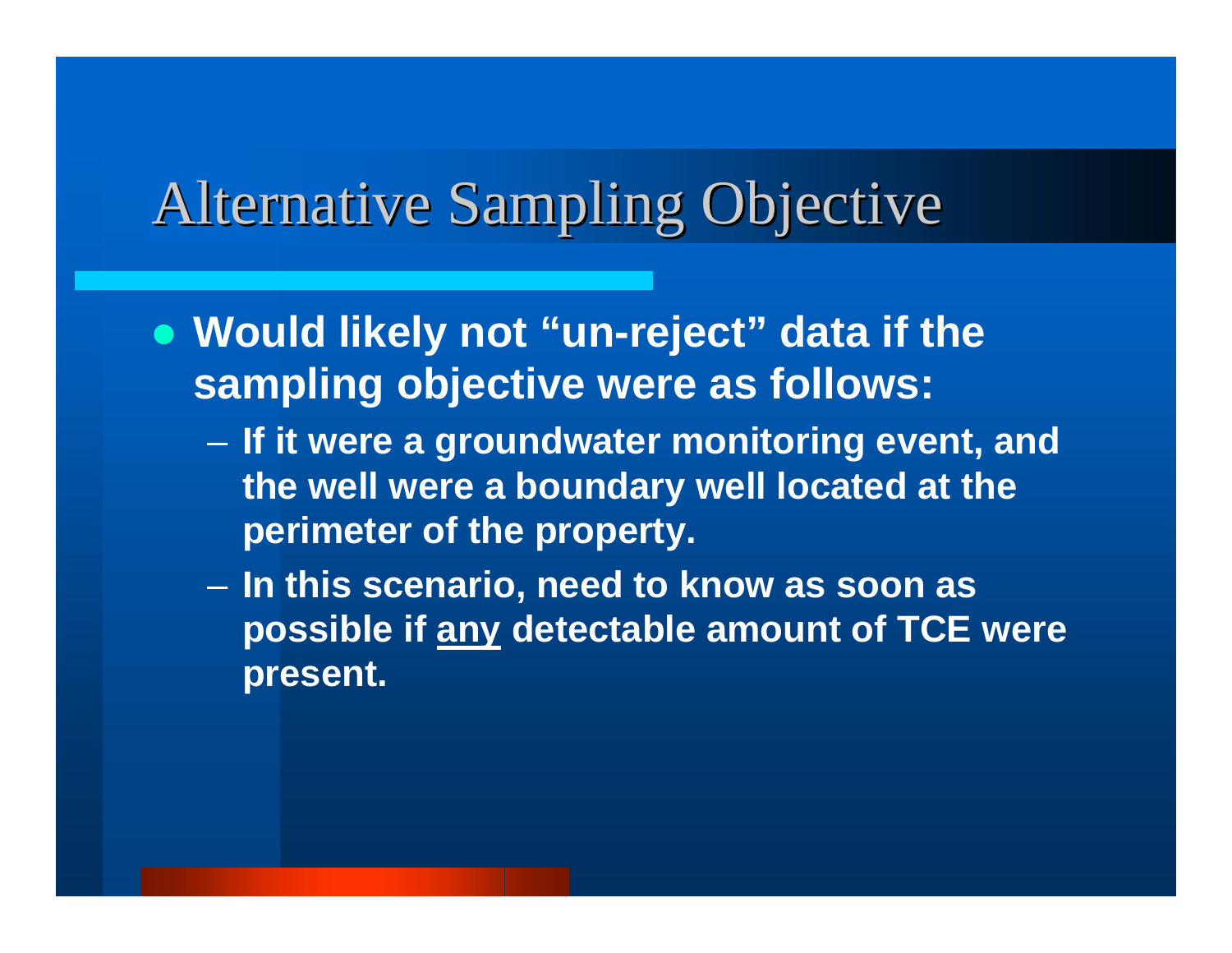### Alternative Sampling Objective

- **Would likely not "un-reject" data if the sampling objective were as follows:**
	- **If the groundwater sample were collected to establish multiple rounds of "ND" for the purposes of site closure.**